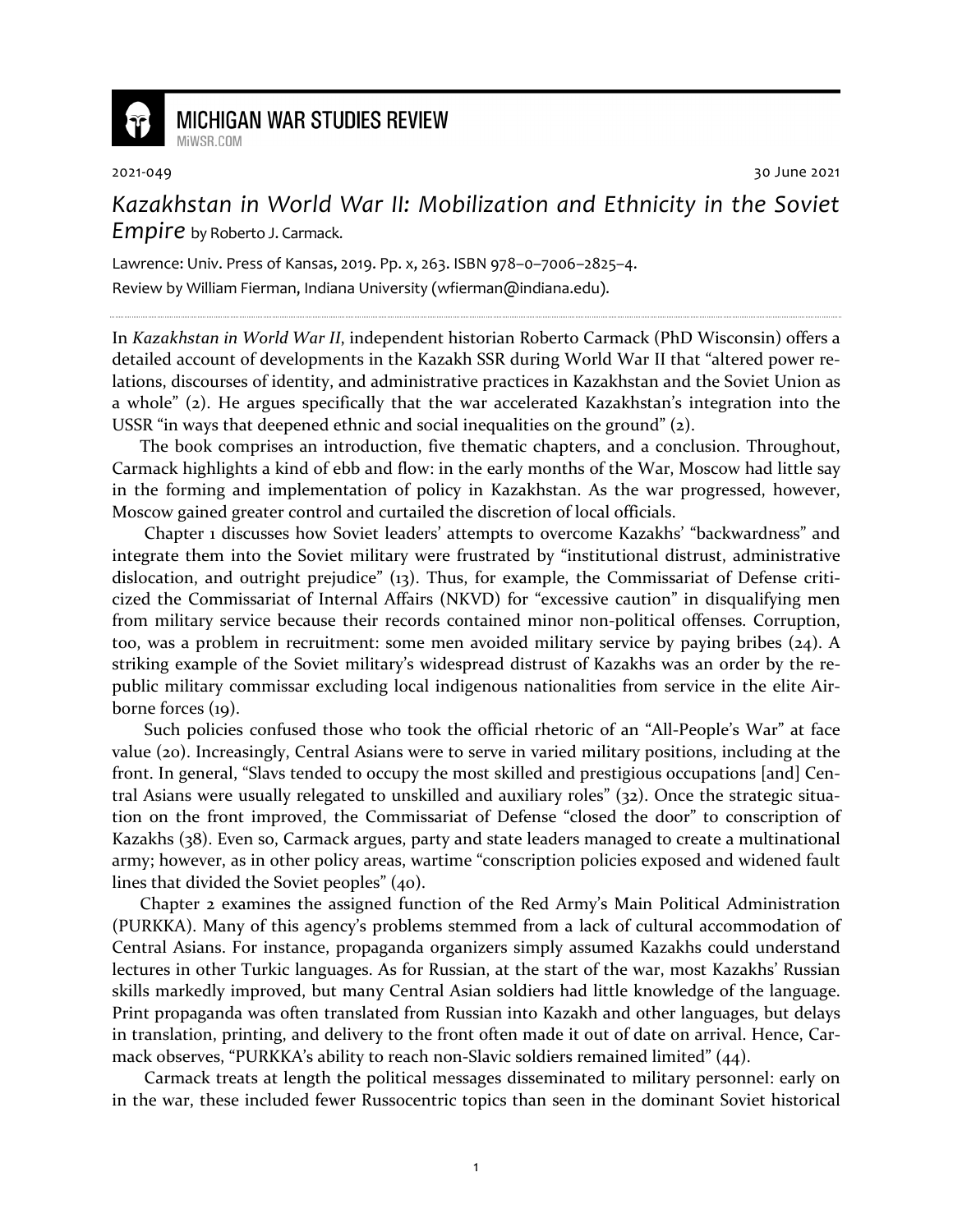narrative of the late 1930s. For example, in fall 1941, the Kazakh branch of the Soviet Academy of Sciences published pamphlets describing "the struggle of the Kazakh people for their independence" (52); and the *History of the Kazakh SSR* (1943) portrayed Russia "as a predatory empire that exploited the Kazakh people in consort" (53) with the indigenous elites. Such works were an important source of frontline propaganda and likely to appeal to Kazakhs. But they were not conducive to any sense of Soviet solidarity. The Moscow Communist Party Central Committee investigated the *History of the Kazakh SSR* and found it "truly anti-Russian and anti-Soviet" (53). By war's end, frontline agitators had to forgo the most militant and heroic chapters of Kazakh history and "construct alternative narratives that cleaved to the party's Russocentric platform" (56).

Chapter 3 concerns the fate of Kazakhstan's various population groups working inside the republic during the war. The author stresses the conflicting demands that local officials had to negotiate in policy implementation. Early in the war, local officials managed to interpret Moscow's decrees more favorably and allocate resources according to local interests; but this "newfound freedom was transitory" and local authorities "found it increasingly difficult to manipulate the chain of command to accomplish their economic objectives" (63).

The issue of conscription often pitted authorities responsible for the local economy against the local military commissariats. At times, local authorities outwitted the military commissariats, as when enterprise directors (at the bottom of the administrative chain of command) responded to conscription orders by sending their sick and least productive employees (77); that said, "Kazakhstan-based officials found it extremely difficult to contest" the military's recruitment policies.

 Carmack maintains that, despite all the chaos, Kazakhstan's local economy during the war helped the republic integrate into the all-Union economy. But the population of the Kazakh SSR paid a high price for this in terms of living conditions and back-breaking labor. Women, children, and the elderly were obliged to take jobs intended for able-bodied adult males. Consequently, 40– 50 percent of the oil and coal industry employees were children; the corresponding numbers were 70–80 percent in the defense industry (66). The whole population endured food and water shortages, malnutrition, malaria, infectious diseases such as tuberculosis and typhus, and crowded, dilapidated housing.

Carmack describes a "Labor Army" consisting of (Soviet) Germans and 350,000 Kazakhs and other Central Asians (but no Slavs). This "army," deployed in a network of camps and "columns," worked in such key wartime sectors as mining and construction, under "inhumane" conditions (79). The Kazakh troops in this "army" were often unsuited for frontline service owing to their physical condition or politically suspect class backgrounds.

The author's account of the treatment of evacuees to Kazakhstan from other parts of the USSR shows that they were spared harsh conditions like those in the Labor Army but were seldom employed productively; local administrators (who viewed them as a burden) had to be reminded to treat the new arrivals as "Soviet patriots" not uninvited guests (81). Carmack speculates that over the long term the evacuated enterprises and populations, including many specialists, could have diversified Kazakhstan's economic base. As the war wound down, their return westward undermined local efforts to build a self-sustaining, broader based economy in Kazakhstan, featuring greater production of finished industrial goods (87).

Chapter 4 turns to ideology, especially the evolving relations between Kazakhs and Russians (and Kazakhstan and Russia) and the place of Islam. Nearly two-thirds of Kazakhstan's Party members joined the Red Army and so were absent during the complicated political agitation work in the republic. Those available for such work were mainly Slavs who did not speak Kazakh; in at least some locales, many Kazakh propagandists were barely literate. The author emphasizes the